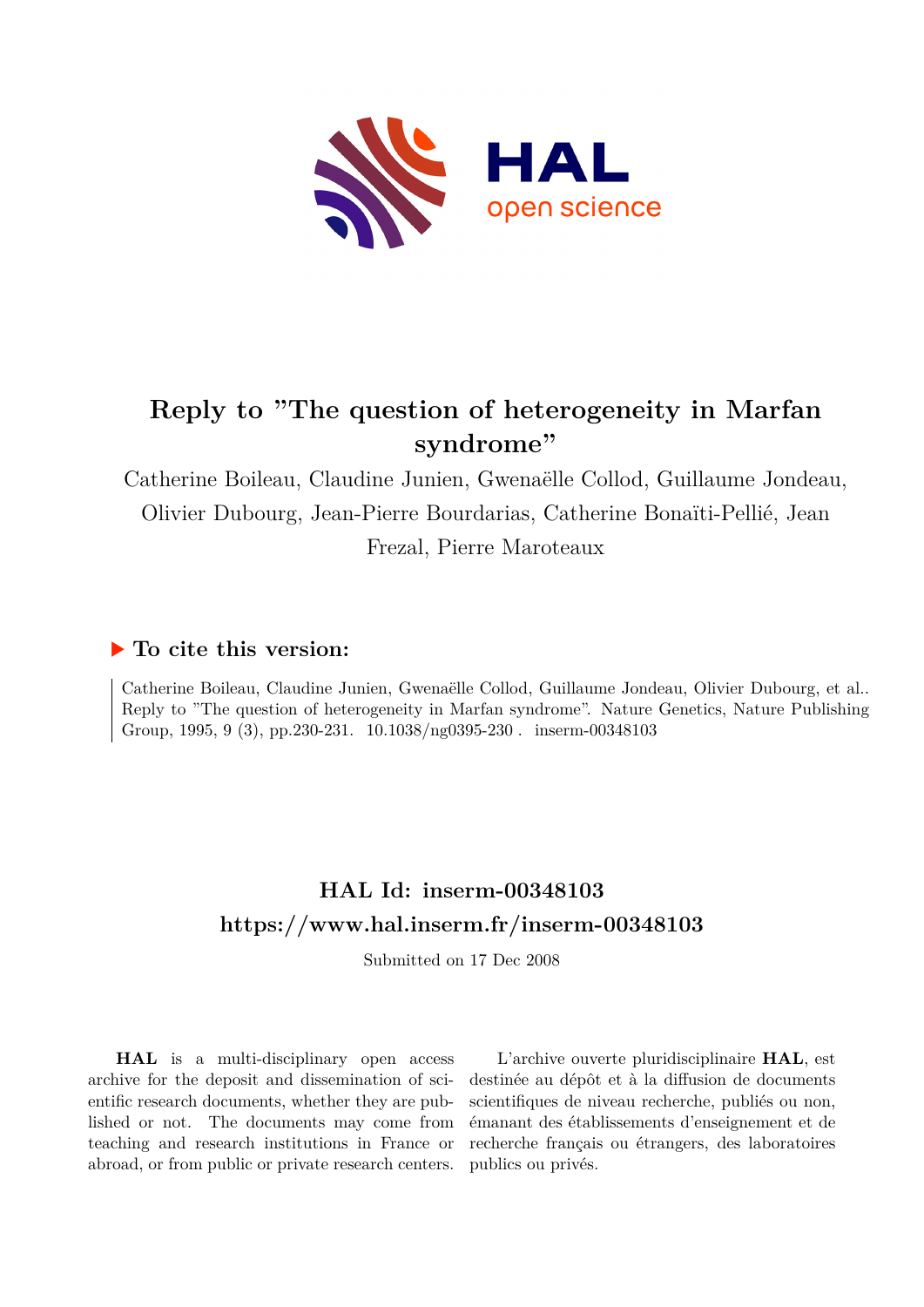## *CORRESPONDENCE*

In Reply – Dietz and colleagues raise several issues in relation to our article on the assignment of a second locus for MFS: the legitimacy of the MFS diagnosis the reliability of the clinical investigations and hence the validity of our linkage analyses, and so question our conclusion of genetic heterogeneity in MFS.

The diagnosis of MFS was recognized in our family repeatedly and independently by several clinicians before 1986, when the « Berlin nosology<sup>2</sup> » was proposed. After 1986, this diagnosis remained unchanged, notably in subject III-38, when using these recognized criteria. This patient died of an acute aortic dissection and his necropsy showed skeletal abnormalities (height 186 cm, arachnodactyly, pectus excavatum), a past history of surgery for inguinal hernia, and dilation of the ascending aorta<sup>4</sup>. Contrary to the authors'claim, there is no reference in the « Berlin nosology » to the lack of diagnostic significance of a specific physical feature that is not observed in the rest of the family. Eleven other family members (III-4, III-32, III-36, III-37, III-38, III-40, III-42, IV-6, IV-10, IV-49, IV-51) are also considered affected using the same criteria. Furthermore, it cannot be ignored that IV-6 died suddenly at nine years of age after complaining of chest pains, III-32, III-38 and III-42 died of ascertained aortic dissection (a major unquestionable diagnostic criteria for MFS) and III-49 was operated upon for aortic dissection (histologic studies, compatible with the diagnosis and performed in independent institutions from ours, are available for subjects III-32, III-38 and III-49). In addition II-3, II-7 and III-32 are obligate carriers. Because of the absence of ocular involvement, we were compelled to re-name the syndrome «Marfan-like» or even « a new connective-tissue disorder ». However, prominent figures in the field<sup>10</sup> (and the reviewers of our paper<sup>1</sup>) did not endorse this volte-face and considered MFS as the diagnosis, based on the original clinical features of the family published in 1993 (ref.4).

In contrast, Dietz *et al*. disprove the diagnosis. This is their right. However, we cannot accept their biased reinterpretation of our data which is performed with a mind set on demonstrating the existence of two independent genetic traits in this family and in which each clinical feature is weighed one by one regardless of the overall clinical presentation of a given individual. Despite their claim that the normalization methods they used are  $\kappa$  the same<sup>3</sup> $\kappa$  as comparable to those we reported, this is not the case. In effect, with their methods, stature is abnormal in only 11 subjects (versus 18 as compared to the French normal values (see ref. 4) and the upper segment-to-lower segment ratio is aberrant in 11 patients, none of which have short limbed dwarfism.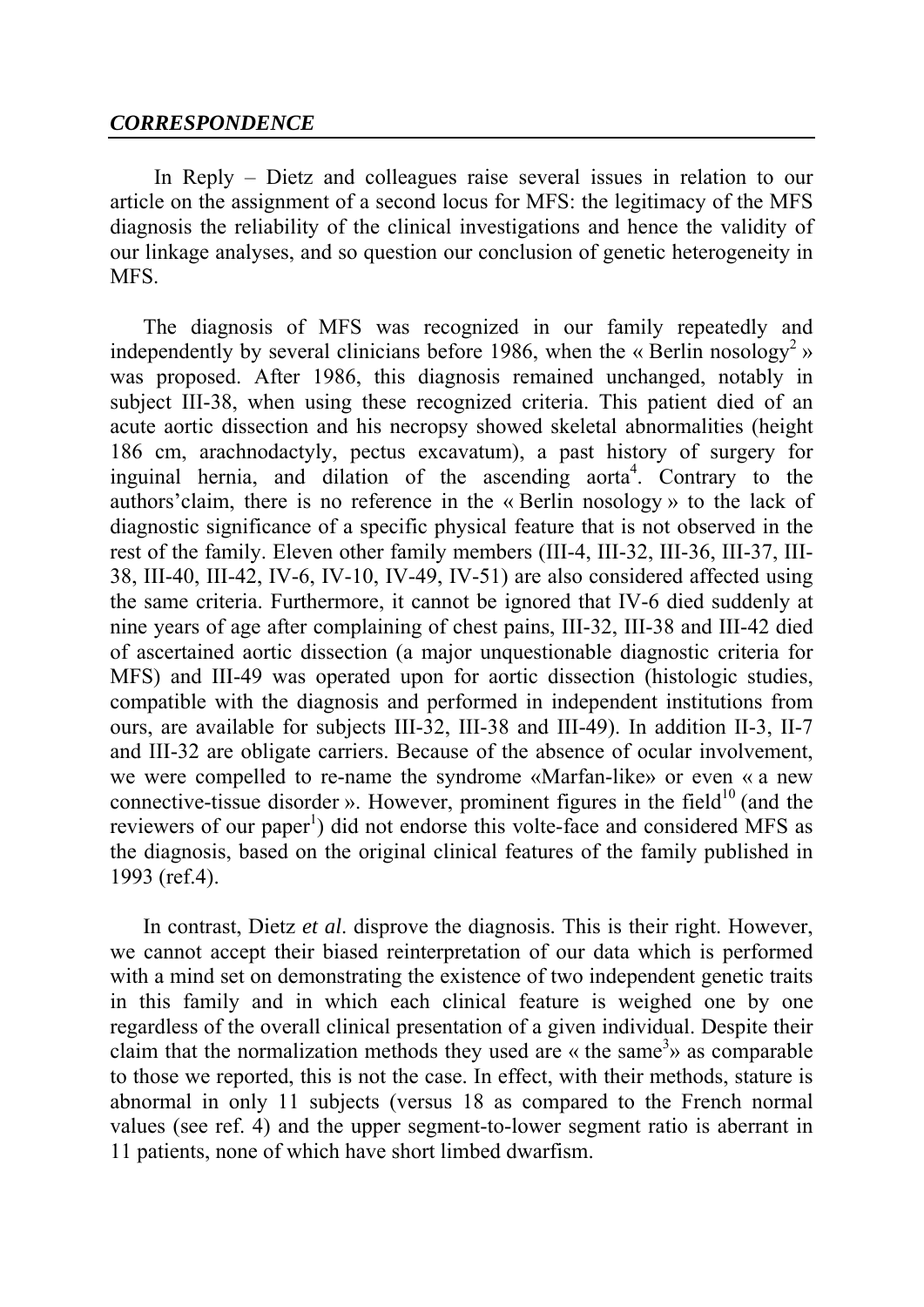Similarly, the criteria they used to standardize our aortic diameter measurements were obtained with a different technique applied to a different level of the aorta<sup>6</sup>. In effect, we used M-mode guided by two dimensional  $(2-D)$ echocardiography (and not 2-D echocardiography alone) and measured the aortic diameter always at the same level, namely when 2 aortic cusps were visualized<sup>12</sup> (and not the widest diameter of the sinuses of Valsalva). As reported by Roman *et al*<sup>6</sup>, the M-mode diameter is smaller than the diameter measured at the same level by 2-D echocardiography  $(30.9 \pm 4.2 \text{ vs } 29.8 \pm 3.9)$ ; *p*<0.05) and of course smaller than the widest diameter of the aorta at the level termed «sinuses of Valsalva» by these authors  $(31.7 \pm 3.9 \text{ vs } 29.8 \pm 3.9)$ ;  $p$ <0.01)<sup>6</sup>. As a particularly striking example, individual III-52, who has an aortic M-Mode diameter of 39 mm  $($ > mean  $+2$  SD with the proper normalization reported in 1993), has an aortic diameter of 48 mm when measured with 2-D echocardiography according to the Roman *et al.*<sup>6</sup> (also > mean + 2 SD). Consequently, it is not surprising that Dietz *et al*, find aortic dilation in only 4 individuals. This is in sharp contrast to our data, derived from the appropriate normalizing procedure<sup>12</sup>, which revealed aortic dilation in 13 family members. Finally, contrary to what Dietz and colleagues claim, this normalizing procedure<sup>12</sup> does take into account age as well as body surface area and is widely accepted.

Disregarding the manipulation of our published data, the dispute is clearly based upon the examination of the family at large, which lacks one of the major criteria for the diagnosis of MFS (such as eye involvement). But a family of this size is exceptional. We believe that the issue is not whether this is a genuine MFS but is: which diagnosis could unambiguously be made in similar patients in the absence of sufficient family data for linkage analysis or discriminating biological markers?

Our family has been under investigation for many years. Since several clinicians had independently evaluated family members (phenotypic status as given in ref. 5), all members were re-assessed using more stringent criteria<sup>4</sup>. This led to a change in phenotypic status of some individuals as Dietz *et al*. correctly note.

Correct discrimination between affected and unaffected individuals is critical for linkage analysis. However, no absolute and definitive rule could be used in the family: the international criteria<sup>2</sup> were clearly inadequate since at least one member (III-49), operated upon because aortic dissection, would not have been recognized by these criteria. Consequently, we developed a pragmatic « case by case » approach<sup>4</sup>, which in effect refers to the actual clinical follow-up of these patients. With this classification, we confirmed the exclusion data previously reported with the collagen genes<sup>5</sup>, excluded linkage to the fibrillin genes<sup>4</sup>,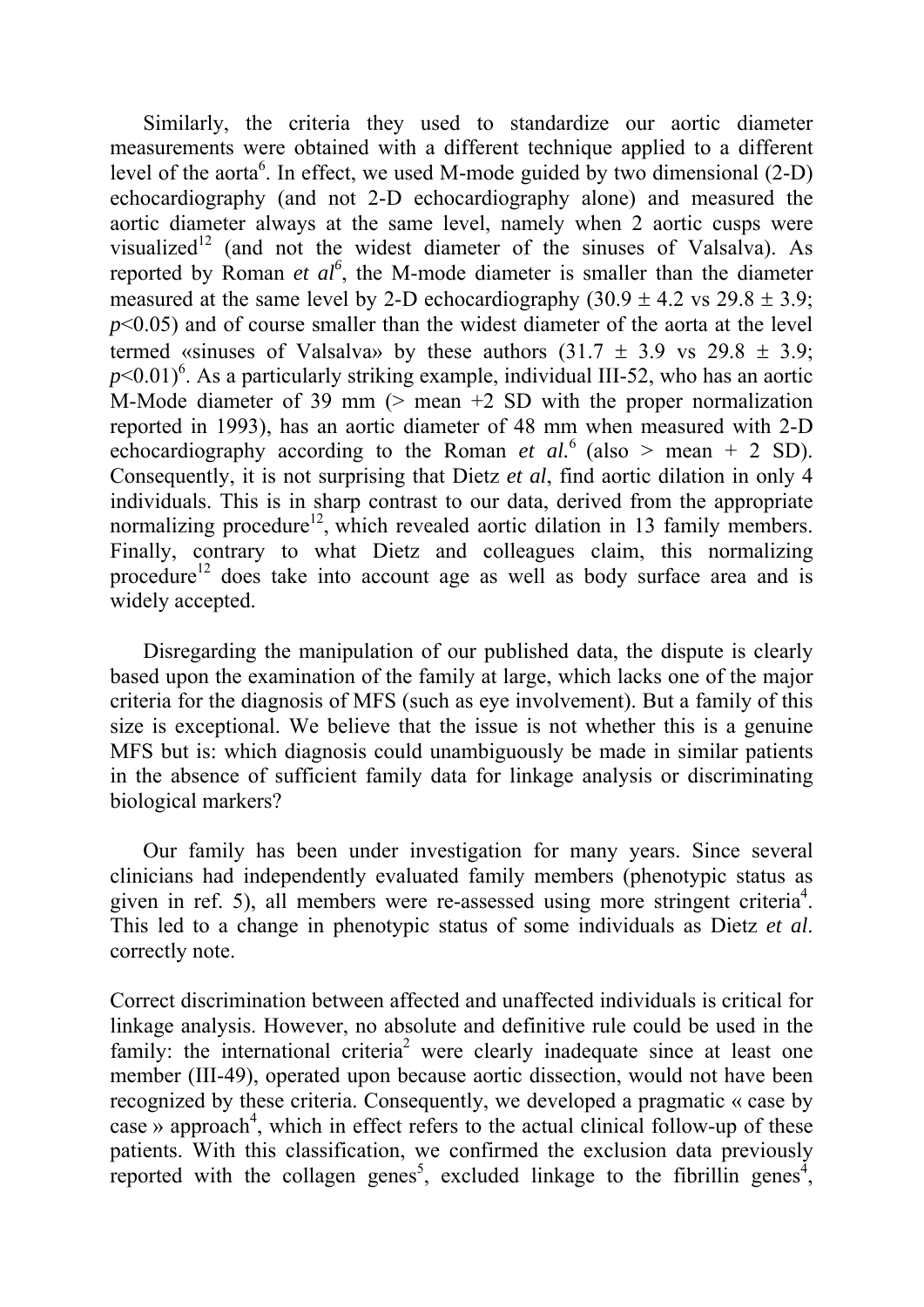constructed an exclusion map, and established conclusive linkage with 3p markers<sup>1</sup>. In this family, an autosomal dominant disease gene segregates which can be mapped by exclusion mapping<sup>13</sup>. The most likely location is where the highest lod score is obtained. Our lod score is high and remains significant even if we take into account the large number of tests that were performed. Indeed, the 144 markers we studied correspond approximately to 70 independent tests. Since the probability that one of them reaches the 4.89 value is only 1 per 1,000 (ref.14), linkage is established in this family. Furthermore, all the two point, lod scores were computed with complete penetrance. Changing the penetrance at that stage of the analysis would have substantially raised our highest lod score value but was not done. However, the haplotype analysis that was done in the family (after linkage was established) clearly showed that the penetrance was not complete with the clinical criteria we had used to classify family members. Therefore, it was solely to refine the map position of *MFS2* with the LINKMAP program that we changed the value of this parameter since the misspecification of penetrance has a strong effect on  $\theta$  (ref.15).

Finally, the last issue raised by Dietz *et al*. is that of genetic heterogeneity. Our belief in genetic heterogeneity in MFS stems not only from the linkage data in our family, but also from published data showing that it has been impossible to identify mutations in the fibrillin gene in a number of patients and that in some individuals with « definite Marfan syndrome » no anomaly was observed in fibrillin metabolism. Although it is likely that normal fibrillin metabolism does not exclude the presence of an abnormal fibrillin associated with perturbation of microfibrillar structure and function, microfibrils contain not only fibrillin but also other components. Therefore, it is also possible that these MFS patients have abnormal microfibrillar structure or function due to anomalies carried by another component or by proteins associated with microfibrils. This interpretation has never been seriously considered and no effort has been undertaken to investigate fully the question of genetic heterogeneity despite knowledge, as early as 1991 (refs 16,17), that in the French family the mutation locus was not *MFS1* (fibrillin). Consequently, it is not surprising that in a family in which fibrillin haplotypes did not segregate in all affected members, heterogeneity was not evoked. The absence of cosegregation was explained by the simultaneous existence of two different connective-tissue disorders (MFS and another still unknown)<sup>18</sup>, a very unlikely situation except if one is willing to consider that connective-tissue disorders are frequent. More alarmingly, under the cover of homogeneity, haplotype analyses with fibrillin polymorphic markers were used for diagnosis in an at-risk individual, in a small family in which the presence of a fibrillin defect had not been conclusively demonstrated $18$ .